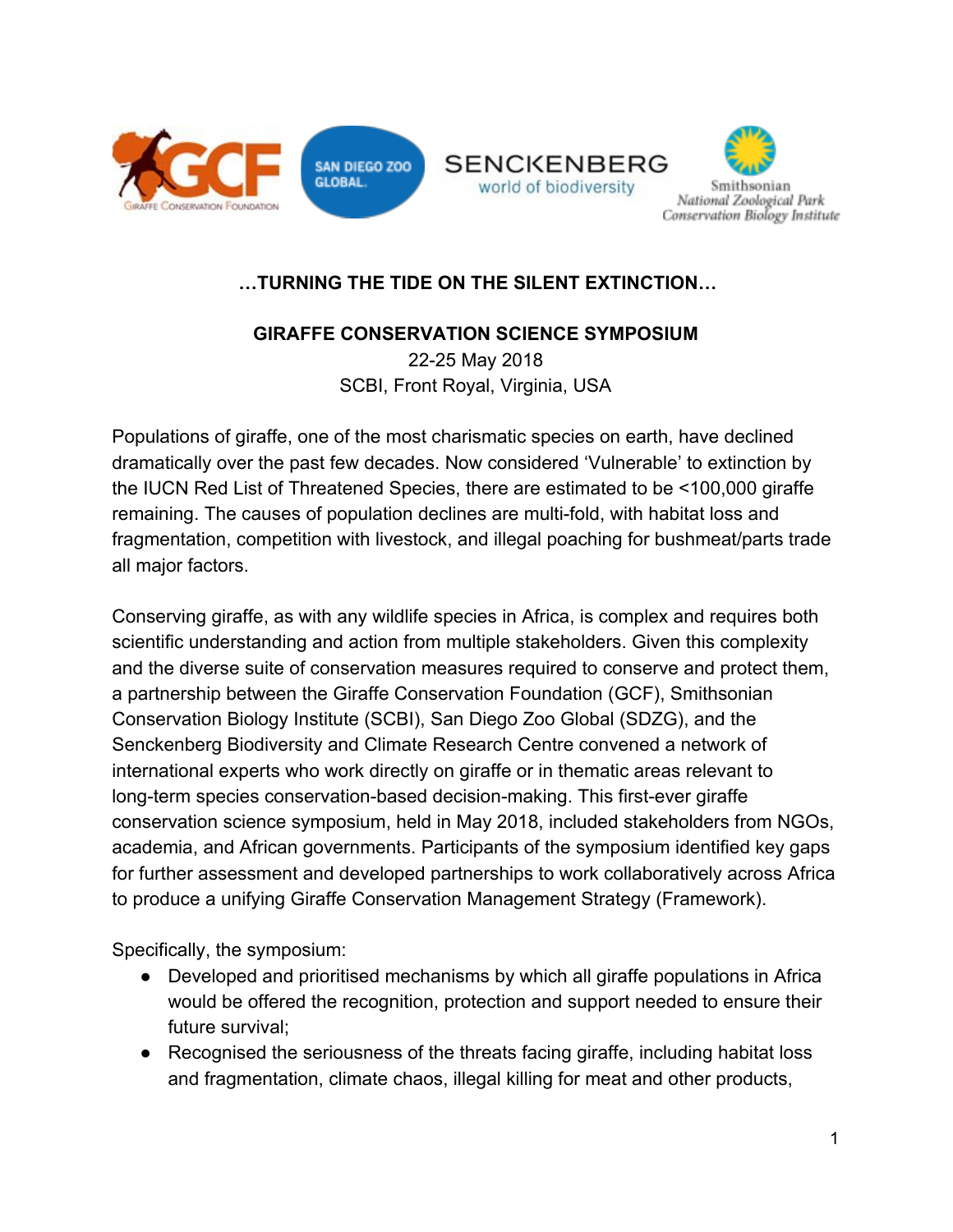disease, illegal domestic and potential international trade, lack of conservation knowledge and attention, and lack of institutional and enforcement capacity;

- Highlighted measures to prevent any further localised extinction of giraffe in any part of their range;
- Identified the needs of those individuals mandated with protecting giraffe, and of those coexisting and interacting with giraffe;
- Demonstrated value to conservation partners and supporters through a commitment to transparency, accountability, coordination, and common purpose by African giraffe range states, NGOs, research institutions and other stakeholders; and,
- Identified mechanisms for channelling support to giraffe conservation programmes through a process which has been developed, owned, approved and managed in the future by the African giraffe range States and in collaboration with key partners.

This Framework Strategy was developed to guide giraffe conservation science activities across Africa. It summarizes shared experience and collective thoughts of those at the symposium, including the perceived gaps in current giraffe conservation and management, in terms of current knowledge in giraffe status, taxonomy, ecology, health, and human dimensions. Lastly, this Framework Strategy outlines conservation priority areas and suggested activities to address long-term threats and prevent the silent extinction of the species.

# **Conservation Status**

More than a century ago, giraffe were reportedly widespread across Africa, with a population estimate of more than one million individuals. By the mid-1980s, there were estimated to be only 155,000 giraffe (East 1999; Fennessy & Brown 2010; GCF 2016). By 2016, the population had further declined to <100,000 individuals, with a fragmented range (Muller et al. 2016) (Figure 1). Due to these declines, the conservation status of the species was uplisted to 'Vulnerable' in December 2016. Recent genetic evidence also shows four distinct species of giraffe (Fennessy *et al*. 2016; Winter *et al.* 2018) (Table 1).

A few (sub)species and populations are increasing or remain stable. The southern giraffe species, which includes two subspecies (Angolan and South African), have exhibited considerable population growth in the last 30 years. West African giraffe, estimated to be 49 individuals in the mid-1990s (Ciofolo *et al.* 2000), have increased to more than 600 individuals by 2017 (Niger Ministry of Environment, *pers. comm.)*. Nubian giraffe in the Murchison Falls Conservation Area (MFCA), in north-western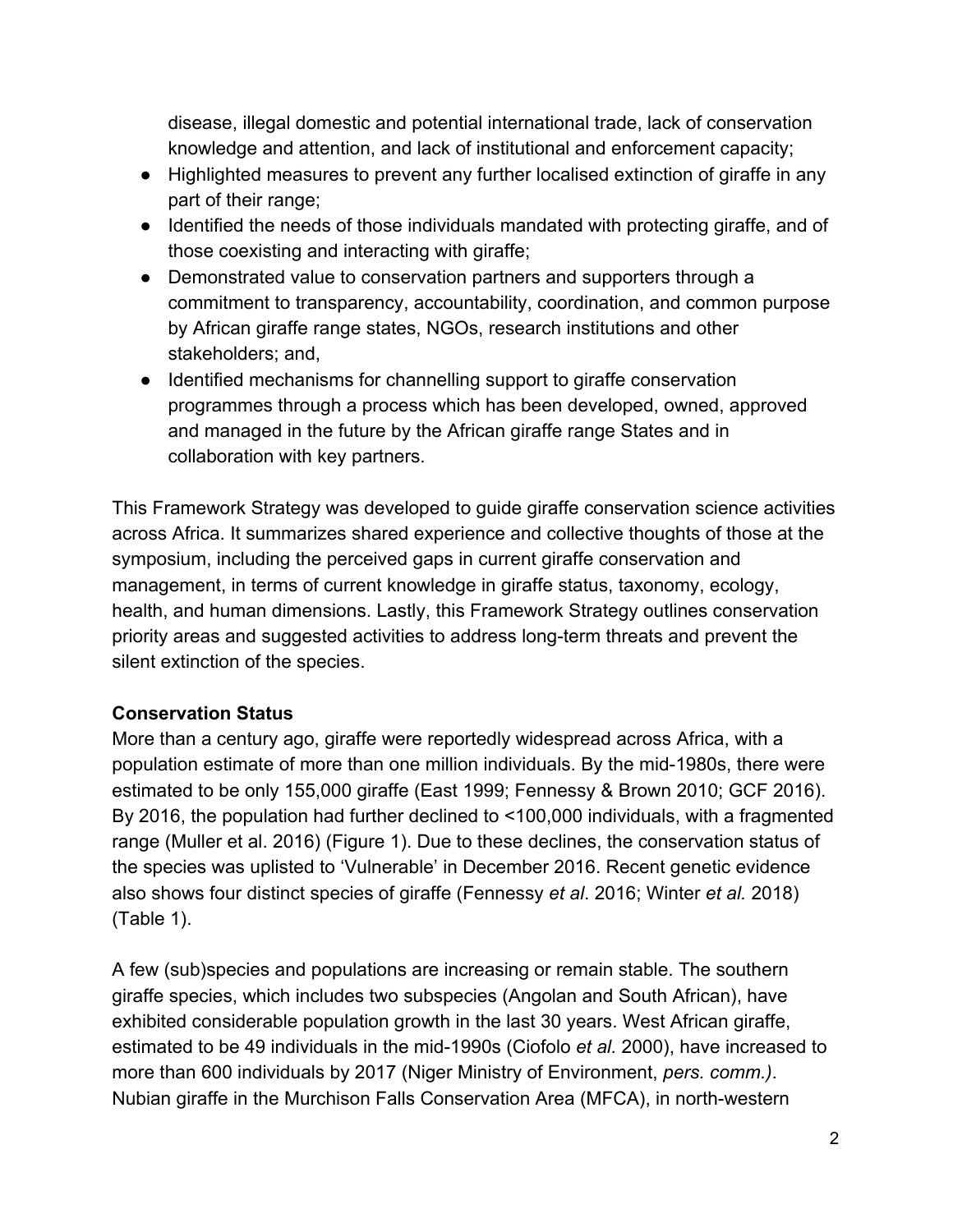Uganda, has grown from 150-200 individuals in the 2000s (Rwetsiba 2006; NEMA 2009; Rwetsiba et al. 2012), to over 1,300 individuals (M. Brown, unpublished data) but across the rest of their range have declined by >90%. However, other subspecies, such as the Kordofan, Masai and reticulated giraffe have all experienced widespread declines and require appropriate IUCN Red Listing. Population dependent, these declines vary from 50% to as large as 97% decline. As such, their conservation status as (sub)species requires urgent attention and some are scheduled to be evaluated by the IUCN Red List of Threatened Species in late 2018. Ongoing efforts to better estimate and monitor the continent's giraffe populations will allow a more accurate assessment of the conservation status of each of these (sub)species, which is currently often limited by lack of resources, capacity, political will and accessibility.



Figure 1. Current range map for proposed giraffe species and subspecies (Source: GCF)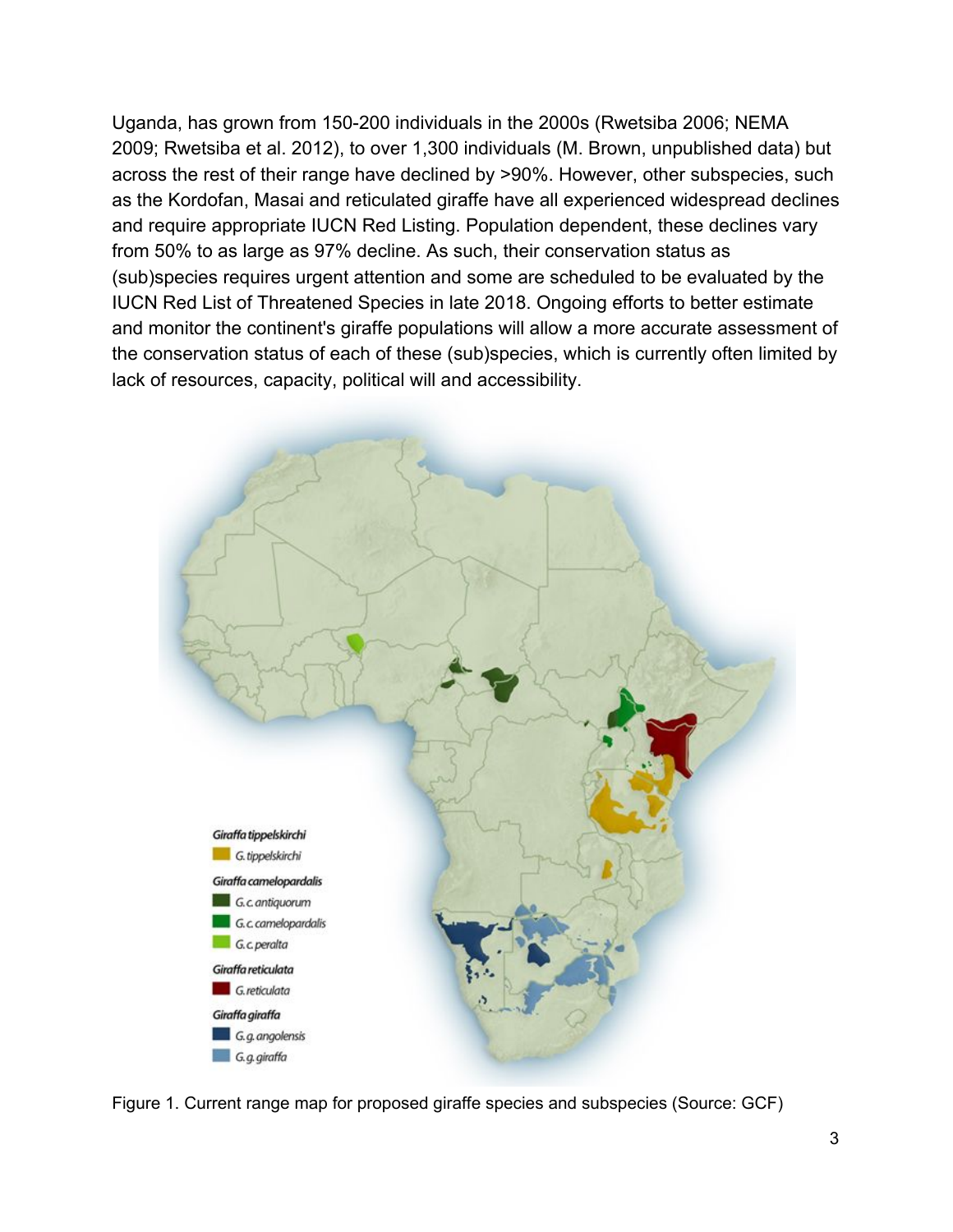| <b>Common Name</b>         | <b>Scientific Name</b> | <b>Estimated</b><br>Remaining | <b>Prior Subspecies</b><br><b>Included</b> |
|----------------------------|------------------------|-------------------------------|--------------------------------------------|
| Southern giraffe           | Giraffa giraffa        | 52,050                        |                                            |
| Angolan                    | G. g. angolensis       | 13,050                        |                                            |
| South African              | G. g. giraffa          | 39,000                        |                                            |
| Northern giraffe           | Giraffa camelopardalis | 5,195                         |                                            |
| <b>Nubian</b>              | G. c. camelopardalis   | 2,645                         | Rothschild's<br>(G. c. rothschildi)        |
| Kordofan                   | G. c. antiquorum       | 2,000                         |                                            |
| <b>West African</b>        | G. c. peralta          | 550                           |                                            |
| <b>Reticulated giraffe</b> | Giraffa reticulata     | 15,785                        |                                            |
| Masai giraffe              | Giraffa tippelskirchi  | 32,500                        | Thornicroft's<br>(G.c. thornicrofti)       |

Table 1. Current population estimates for the four giraffe species and subspecies.

#### **Conservation Science Priorities**

#### **1. ECOLOGY**

Understanding the spatial aspects of giraffe ecology are integral to evaluating distributional changes and population trends, the evolution of genetics, the spread of disease and the dynamics of human dimensions, as well as to inform more precise applied management and conservation efforts.

#### *A) Population Trends*

One of the major questions surrounding current giraffe research is evaluating their population numbers, distribution and status across the African continent. Along with an increased ability to assess population trends, repetitive and accurate monitoring will advance our understanding of the factors that led to genetic speciation. Combining historic data with existing knowledge, we will create accurate range maps of each of the (sub)species to assist with field conservation efforts and provide the foundation for further spatial analyses and distribution modeling.

#### *B) Distribution*

Spatial analyses, such as (sub)species distribution or environmental niche models, are useful to identify suitable habitat necessary for (sub)species to thrive. These models help inform conservation decisions on known populations,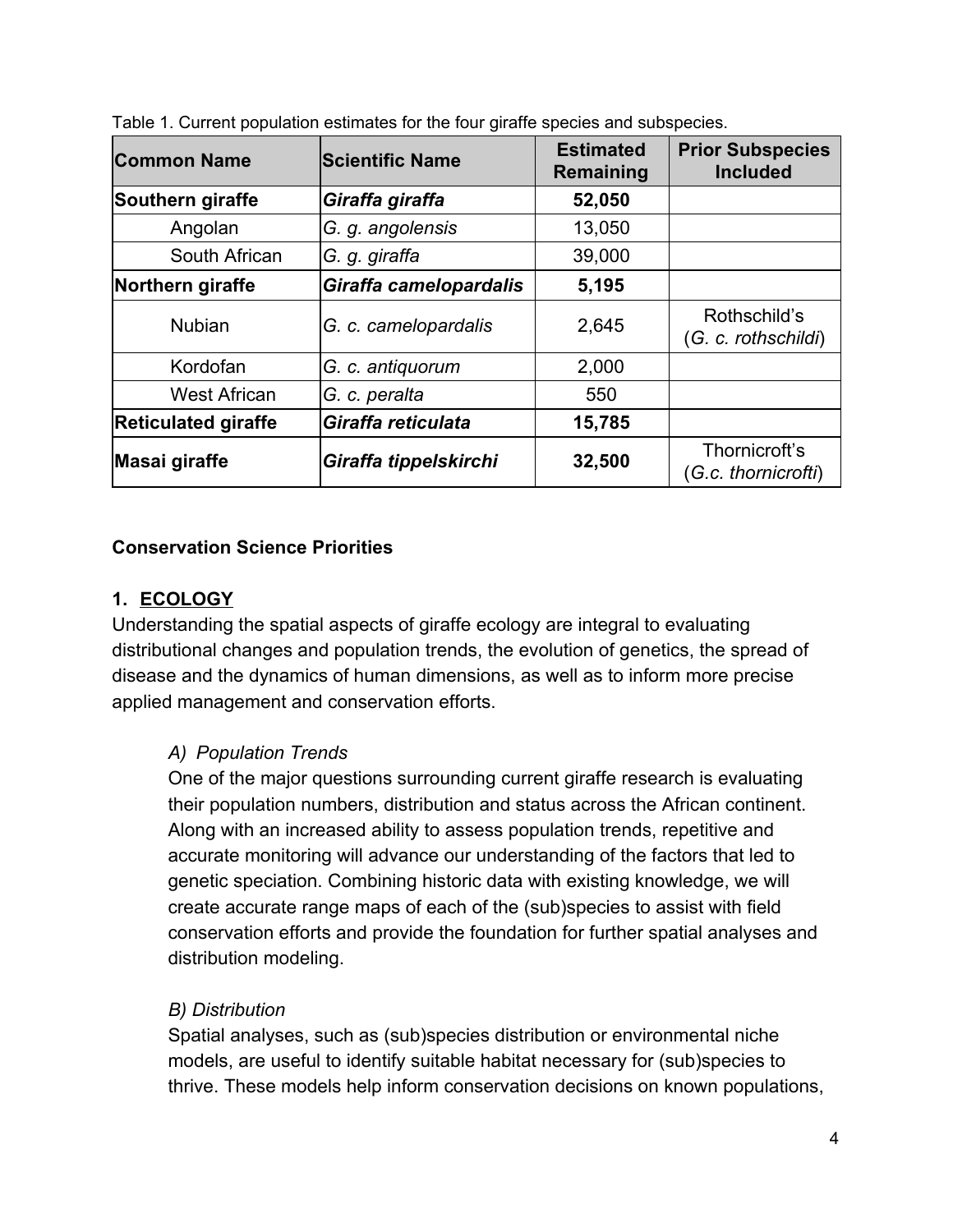but also provide insight into the needs of giraffe in areas that are difficult to study. This type of modeling has the potential to be incredibly useful to identify relocation potential of available habitat. We will assemble a suite of covariates, relying on previous studies and relevant experience, to determine the environmental factors that influence the distribution of giraffe.

#### *C) Species Monitoring*

Standardized monitoring protocols and data collection techniques will aid in providing databases for analyses that are consistent and integrable across the continent. These efforts will lead directly into further development of spatial ecology efforts, such as the Twiga Tracker Initiative (see below), with aims towards using state-of-the-art technology (e.g. solar-powered GPS tracking units, high-resolution drone surveys) to better understand the (sub)species' movements and habitat requirements.

#### *D) Animal Movements*

One of the more publicized aspects of giraffe research is the evolving tracking efforts that now use solar-powered ossicone-mounted tracking devices and trialling other technologies. Twiga Tracker, a continental-scale initiative, aims to deploy >250 tracking units on giraffe across all (sub)species populations. This collaborative initiative, which includes several institutes and organizations, will provide insight into the movement patterns of individuals, providing a more detailed understanding into resource utilization, response to human impacts and infrastructure, and inter- and intraspecies interactions. These data also reveal a need for a standardized land-cover analysis, providing insight into the dynamic habitat that giraffe occupy. Further, foraging ecology analyses will provide fine-scale assessments of the habitats necessary for survival and yield valuable information regarding the relationship between giraffe and their environment.

#### *E) Conservation Action*

We also realize that the effectiveness of the data we collect is only as good as our efforts to inform conservation action. This initiative will assemble deliverables that are pertinent to the communities surrounding giraffe and to policymakers. These include standardized protocols detailing steps for successful translocation, the importance of giraffe on ecosystem services, and sustainable use models that evaluate giraffe meat production and trade in relevant areas.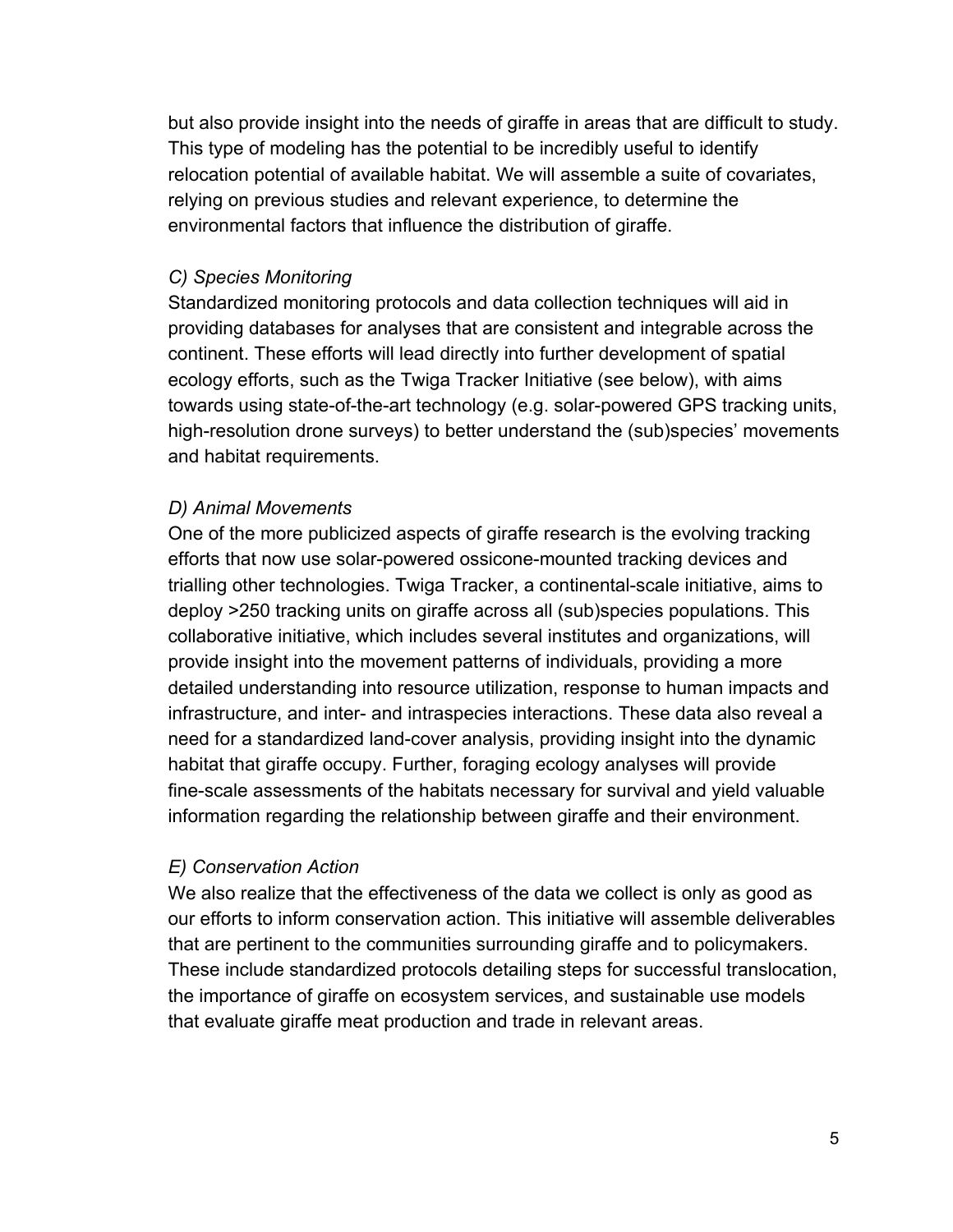# **2. TAXONOMY**

# *A) Taxonomic Review*

Allocation or division of giraffe into species or subspecies has marked conservation implications with respect to listing, protection, funding, prioritisation and management action. To best determine the most appropriate and meaningful taxonomic groupings, a comprehensive review has been proposed, that includes the following components and builds on current efforts, which will culminate in final recommendations to IUCN on giraffe taxonomy.

- i. Morphology: This component will involve application of  $21<sup>st</sup>$  century morphometric assessments from all key giraffe (sub)species across Africa.
- ii. Pelage: A pelage analysis has already been completed as part of a MSc project at ZSL in collaboration with GCF. Results will be reviewed in 2018 to determine if further research is required.
- iii. Ecology: Particularly in the case of sympatric giraffe, ecological niche modeling will assist with providing a better understanding of why and how different giraffe remain genetically and ecologically distinct.
- iv. Phylogeography: To better understand how giraffe vary genetically across their range and amongst populations, increased sampling and analysis is required from key areas, including hybrid zones. Gaps will be identified to prioritize strategic collection of additional samples. These will be analyzed in addition to the ~300 samples collected across Kenya, where three of the four proposed giraffe species are found (Fennessy *et al.* 2016; Winter *et al.* 2018).

# *B) Genomics*

Genomic analysis of giraffe can help to evaluate gene flow and population structure. This will begin with a low-coverage analysis, sampling 10 individuals per (sub)species. Potential applications include estimation of effective ancestral population sizes, susceptibility to disease and physiological differences.

# *C) Giraffe Biodiversity*

i. *In situ*: Related to the phylogeography work discussed above, further analysis will allow a better understanding of genetic diversity within and among giraffe. This will provide improved information for taxonomic purposes, help to identify important populations and assist in forensic analyses. Having an established baseline will also help to monitor and assess loss of diversity and population declines in the future, with the goal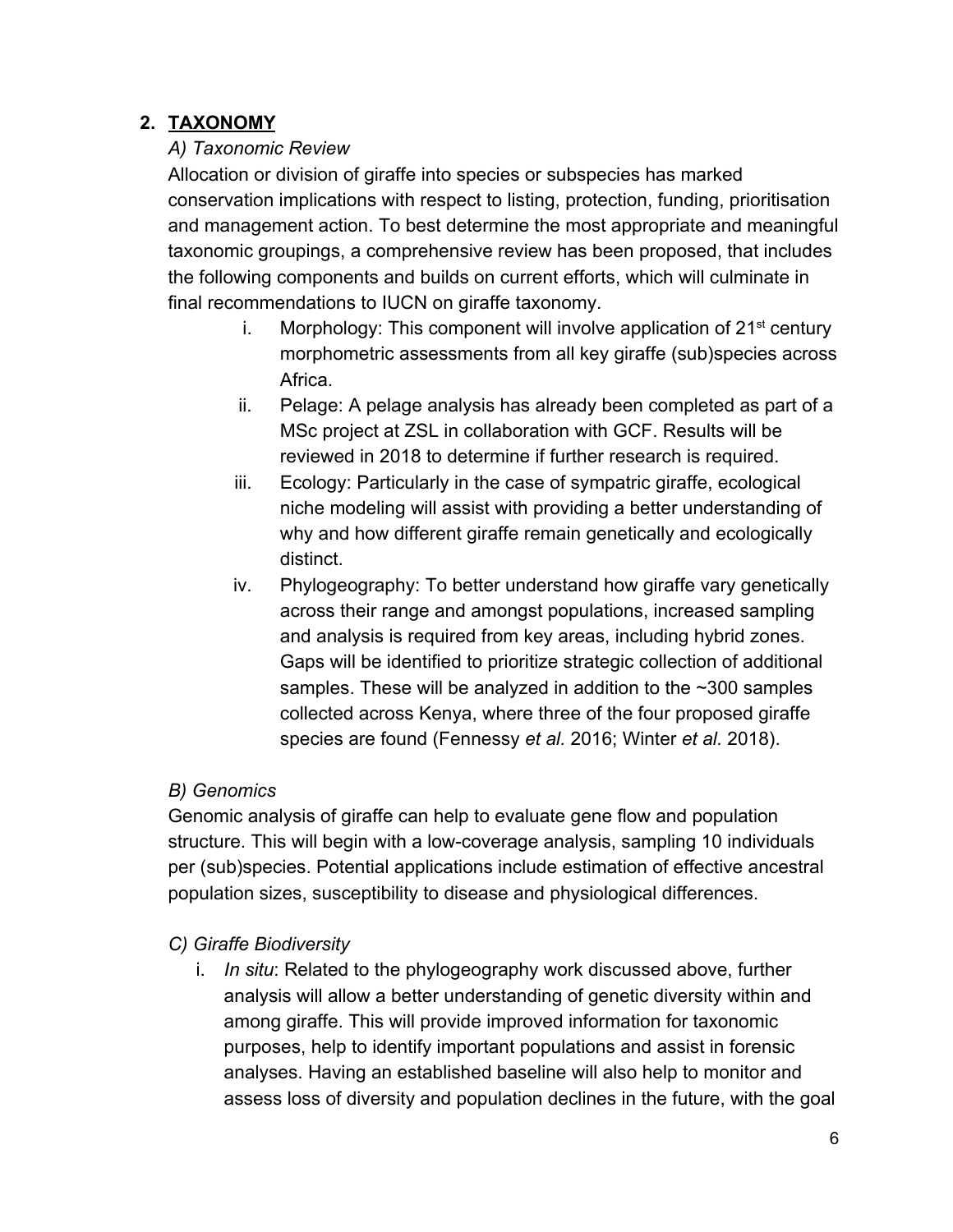of establishing a recurring conservation genetics monitoring program (e.g. every ten years); and.

ii. *Ex situ*: Some giraffe populations in Africa are at a higher risk of extinction when compared to others, especially from potential stochastic events. An "assurance" or satellite population already established elsewhere may be beneficial. In addition, it is possible that these individuals retain genetic diversity no longer found in the wild, particularly if descended from wild populations that have been extirpated or undergone severe declines. The first step to better evaluate these possibilities (and to identify potential founders for the proposed satellite population) is to assess current biodiversity amongst captive giraffe, with a focus on AZA and EAZA institutions, as well as select private collections.

#### D) *Giraffe Biorepository*

To facilitate coordinated giraffe research, a biobank of biological samples from giraffe is proposed to be established. A standardized protocol will be created for future collections, allowing for standardized contributions. Discussions with all interested and relevant partners over the potential location that samples will be stored will be initiated in 2018-19.

# **3. HEALTH**

Giraffe face a variety of health threats in the wild, including emerging diseases such as "giraffe skin disease". These names hint at how little is known about the disease(s) and highlight a need to understand their cause, effect and management. In addition, many giraffe are anesthetized each year as part of research and management activities. Giraffe are more difficult to manipulate than other species, with a higher risk of associated complications, and require systematic assessment to minimize adverse effects. Four priority areas have been identified to both better understand and respond to health issues in wild giraffe and improve the safety and efficacy of field operations.

# *A) Epidemiology of giraffe skin disease*

Determining the cause(s) and consequences of giraffe skin disease, as well as investigating potential management options (if appropriate), will require a holistic approach across the continent. In the short-term, current efforts will continue to evaluate skin samples to determine the etiology of the disease. Samples collected in Uganda will be complemented by a new sampling initiative in Tanzania. In Kenya, inquiries and surveillance will be conducted to better understand the presence of the disease, which is yet to be verified. We will also utilize the network described below to better understand the occurrence of the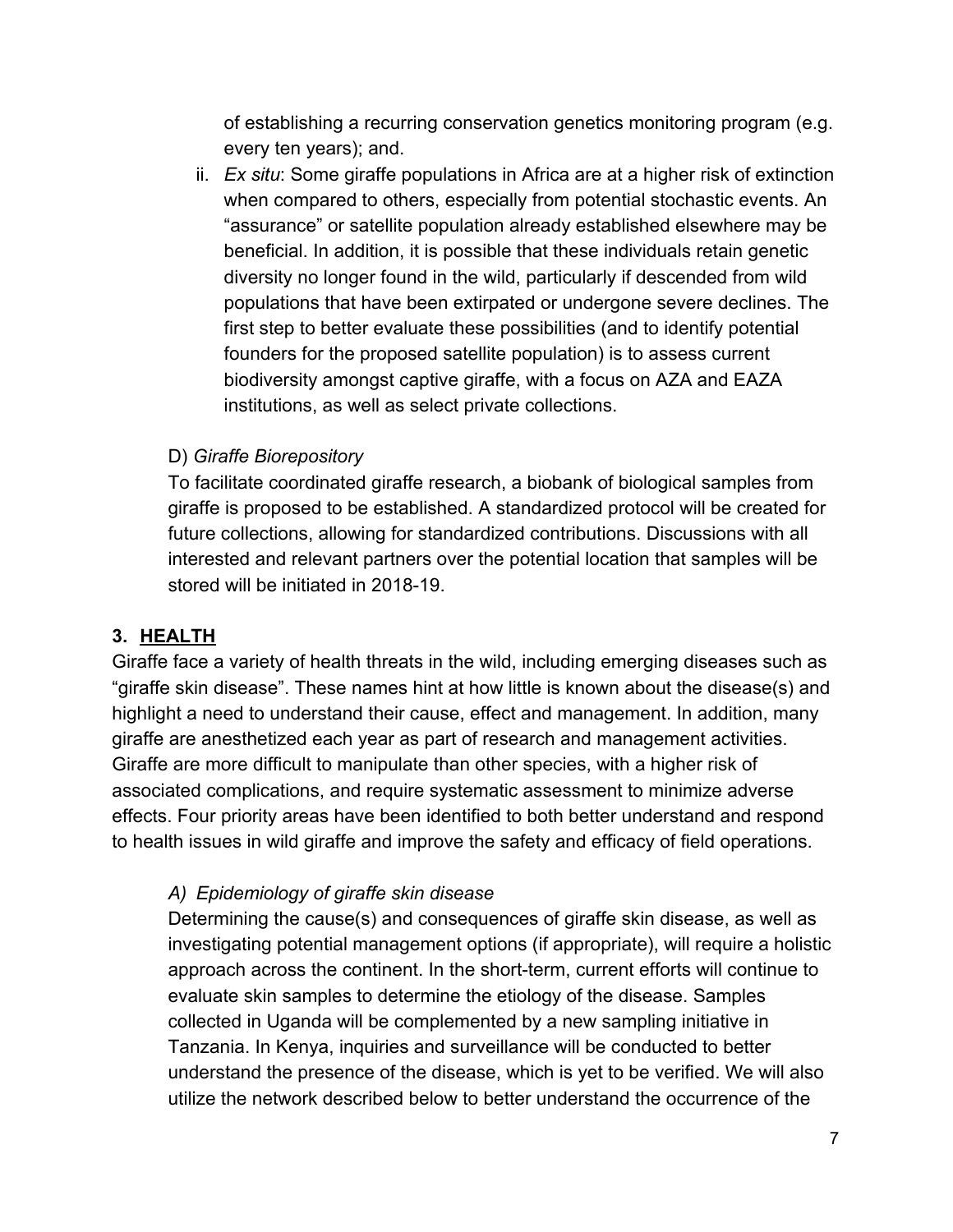disease across the continent. To determine potential consequences of the disease, the presence of the disease will be incorporated into models to predict its occurrence and potential effect on population dynamics. A Fellow or PhD student will be engaged to conduct a more in-depth study of its progression and effects, in particular in Tanzania. A pharmacokinetics study on potential treatments will also be carried out in zoological facilities in the USA.

# *B) Anesthesia*

There is a need to better understand variation in anesthetic outcomes based on drug protocols or other veterinary interventions (e.g. provision of supplemental oxygen), type of giraffe (sub)species and procedure (e.g. collaring, translocation, snare removal). Regional veterinary teams will be supported to identify gaps that may prevent implementation of desired practices. Short-term goals include:

- i. Determining the state of knowledge about giraffe anesthesia using the network discussed below to gain records and experiences of current practitioners on anesthetic protocols, procedures and outcomes. In some cases, this may include digitization of prior paper records. Additionally, electronic records will be established for giraffe capture, ideally through common platforms that can be shared between organizations (e.g. ZIMS for captive facilities);
- ii. Acquiring istat machines (and cartridges) for giraffe veterinary teams in Kenya, Tanzania and Uganda as a pilot - several recent anesthetic deaths were associated with exertional myopathy, a condition associated with reduced oxygenation. Field use of istat machines will allow real-time assessment of blood gas values and determination of which animals may be more at risk, informing the extent of procedures conducted on an individual basis - and then which can be applied more broadly Africa-wide; and
- iii. Assessing the impact of field oxygenation a pilot study in Kenya will use an istat to assess the need for, efficacy of, and practicality of field oxygenation (via insufflation) of giraffe during anesthesia - and then which can be applied more broadly Africa-wide.

# *C) Standardized protocols*

Using common protocols can help ensure that desired standards are maintained. These standards can be beneficial for giraffe and also help to maximize our understanding of the issues they face by making samples and diagnostics comparable across the continent. In the coming months, recommended protocols for sampling, diagnostics and common giraffe procedures (e.g. wound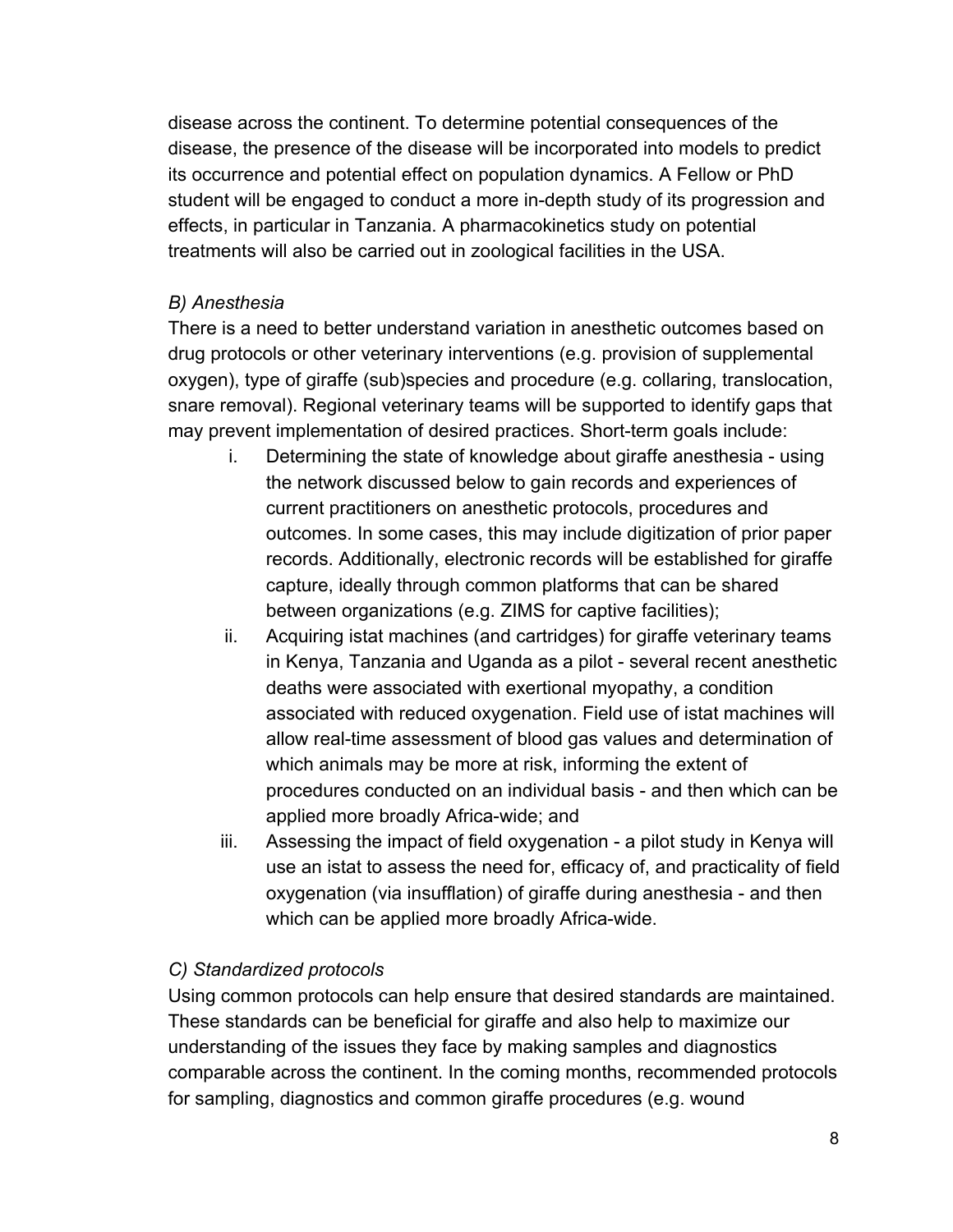management, necropsy) will be finalized and made available. Additionally, a manual of known conditions encountered in giraffe (e.g. snares, lumpy skin disease) will be created, including photographs and recommendations for diagnostics and management.

# *D) Field practitioner network*

There are numerous veterinarians working across Africa and internationally with extensive experience and knowledge of giraffe medicine. However, no mechanism currently exists to foster information exchange and collegiality across different regions. This deficiency will be addressed potentially by:

- i. Establishing a private online group for veterinarians who work with giraffe to share their experiences and ask for advice, as well as to connect and discuss potential collaborations; and
- ii. Supporting African wildlife veterinarians to attend the Zimbabwe Chemical and Physical Restraint of Wild Animals held annually in Malilangwe Wildlife Reserve.
- Iii. Organizing a giraffe medicine workshop, or similar, with participants from countries across the giraffe range. This will serve as a forum for in-person knowledge exchange and discussion and offer training opportunities in key components of giraffe capture and medicine (e.g. necropsy).

# **4. HUMAN DIMENSIONS**

Community support and participation is critical to any conservation initiative, and their perceptions, values, and actions must be better understood to enable appropriate sustainable conservation initiatives. Four main issues were identified as priorities:

# *A) Cultural Values and Beliefs*

In order to design conservation messaging, a better understanding of the traditional beliefs, lore and perceptions of various African communities is required. A Masters-level student will be recruited to focus on this component.

# *B) Giraffe Use and Trade*

While giraffe are used and traded throughout Africa, the scale, extent and purpose is not well understood. A gap analysis will be conducted to assess current trends in giraffe use and trade, including potential future vulnerabilities. This analysis will be followed up with case studies, focused on specific communities/regions, to better understand the drivers, scale, and potential trade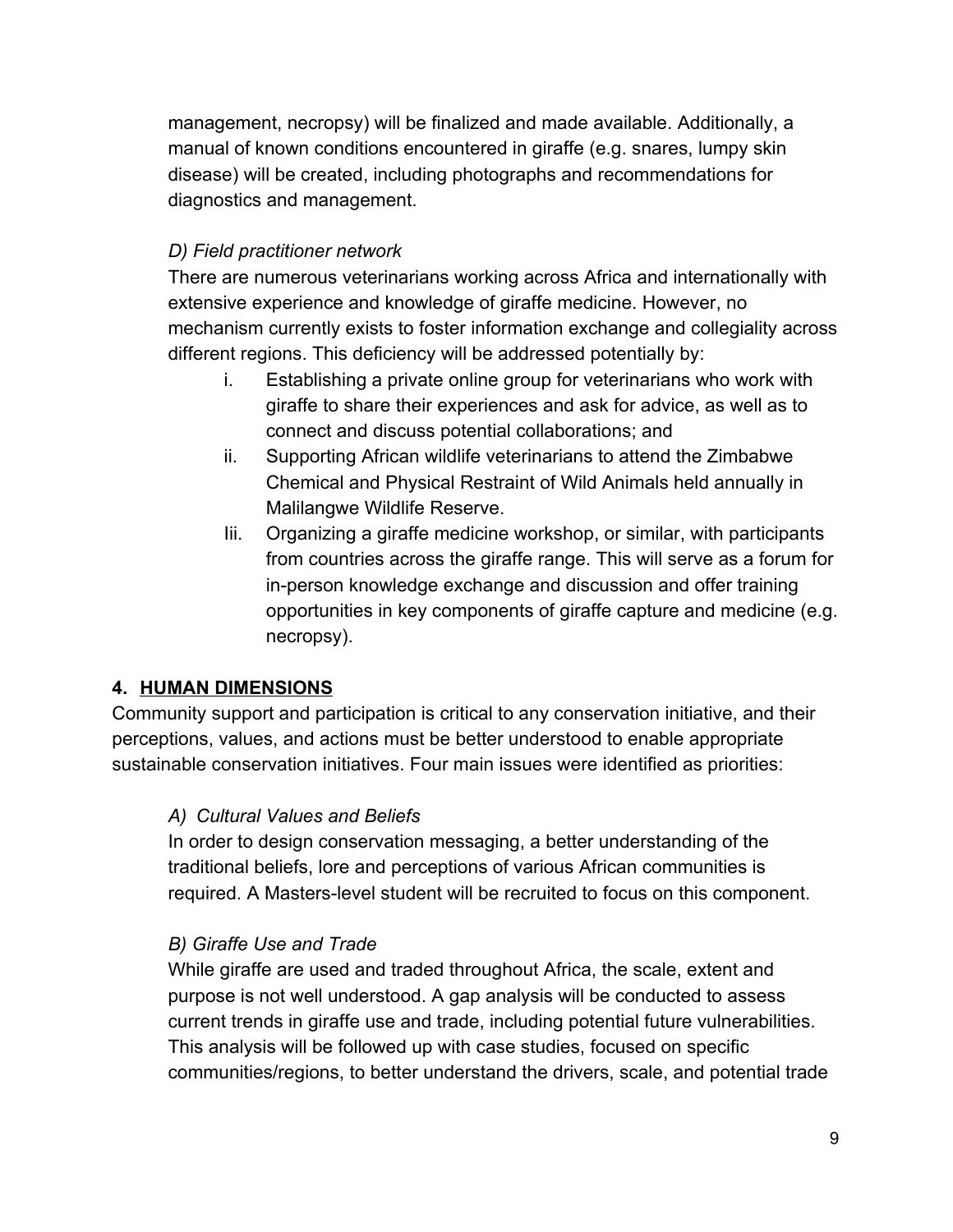routes. Once identified, potential peaceful intervention strategies will be tested (e.g. conflict transformation) to address these findings.

#### *C) Translocations*

Translocations are a major tool in giraffe conservation and management. Their success, however, depends upon receptivity and readiness of governments and communities. Guidelines and principles will be developed to assess the current social conditions in communities, advise on preferred translocation locations and proactively build receptivity with all stakeholders to meet desired results. We will also conduct post-release monitoring to retrospectively learn and improve future translocations.

# *D) Risk Perceptions and Wildlife Disease*

With the potential for shared pathogens between giraffe, domestic animals (especially livestock) and people, there is interest in how communities view the risk of transmission from giraffe to themselves or their animals. Pilot studies are being conducted in Kenya to better understand local perceptions to wildlife disease, with questions framed as part of a broader study around disease risks.

#### **Moving Forward**

Over the past decade and a half we have made significant strides in better understanding giraffe numbers, distribution, threats, wildlife health and their ecology, whilst the same time implementing various actions to better conserve and manage them across the African continent - all undertaken on a case-by-case depending on the population and range state.

It is critical that we evaluate giraffe conservation status ongoing, and by combining this with the best science at hand we can better proactively manage giraffe long-term. Whilst giraffe numbers have declined markedly over the last three decades, it is as important to focus on the various conservation success stories, highlighting what has been done and what needs to be done to help turn the tide in those areas that need more support.

We propose that regular meetings of the key coordinating partners of this initiative coupled with biennial meeting of all stakeholders will aid to regularly assess and update actions, whilst bringing together new relevant scientific findings for application in direct conservation efforts.

Together we can make a difference for giraffe before it is too late!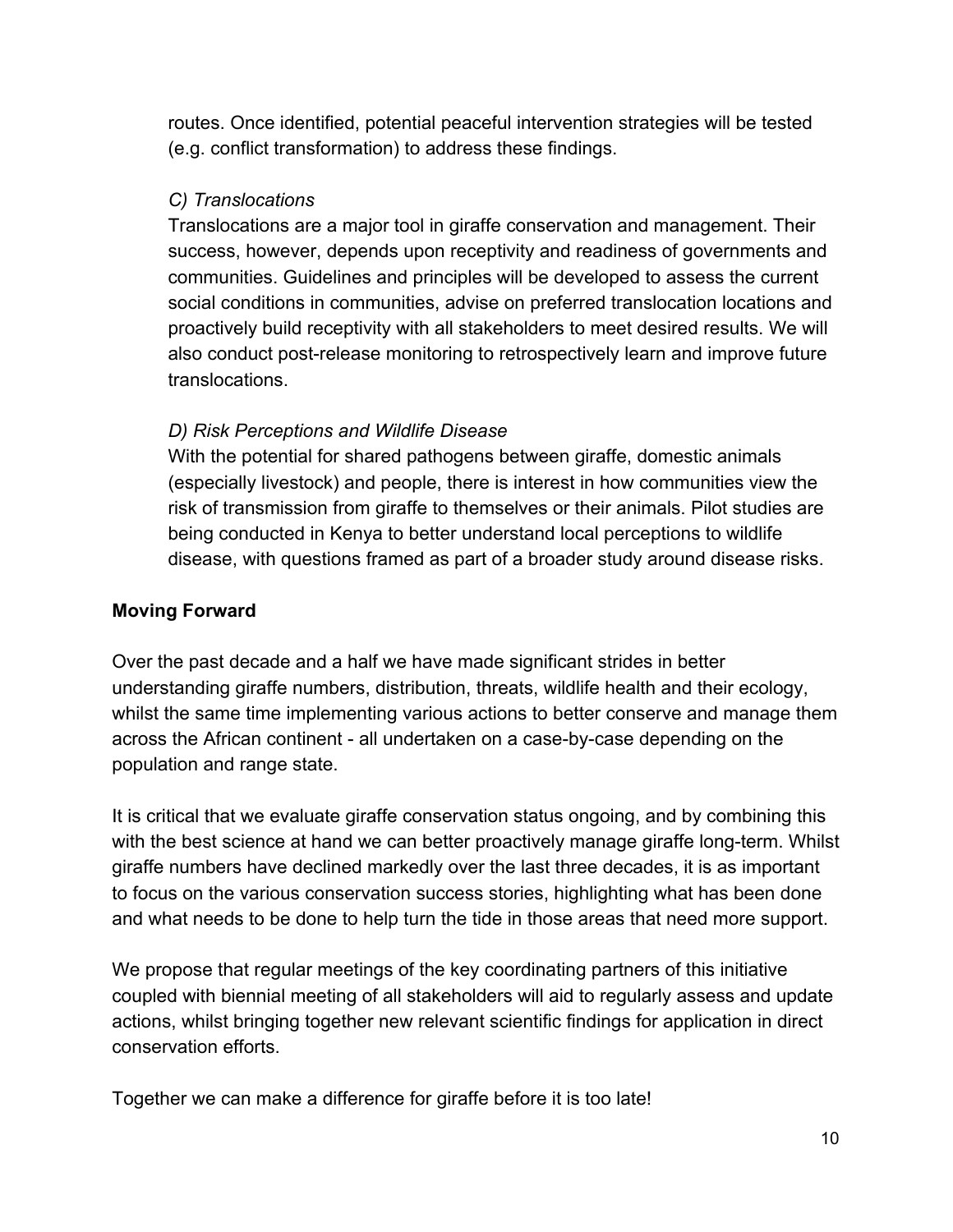#### **Appendix 1**: **Attendees**

#### **Ecology**

Doug Bolger [douglas.t.bolger@dartmouth.edu](mailto:douglas.t.bolger@dartmouth.edu) Dartmouth University

Michael Brown [michael.b.brown.gr@dartmouth.edu](mailto:michael.b.brown.gr@dartmouth.edu) Dartmouth University

Justin Calabrese [calabresej@si.edu](mailto:calabresej@si.edu) Smithsonian Conservation Biology Institute

Johan du Toit [johan.dutoit@usu.edu](mailto:johan.dutoit@usu.edu) Utah State University

Kathleen Gobush [kathleeng@vulcan.com](mailto:kathleeng@vulcan.com) Vulcan & University of Washington

Tyler Kartzinel [tkartzinel@gmail.com](mailto:tkartzinel@gmail.com) Brown University

Jeff Kerby [jeffrey.t.kerby@dartmouth.edu](mailto:jeffrey.t.kerby@dartmouth.edu) Dartmouth University

Thomas Leiden [tom@giraffeconservation.org](mailto:tom@giraffeconservation.org) Giraffe Conservation Foundation

**Taxonomy** Julian Fennessy [julian@giraffeconservation.org](mailto:julian@giraffeconservation.org) Giraffe Conservation Foundation

Axel Janke [Axel.Janke@senckenberg.de](mailto:Axel.Janke@senckenberg.de) Senckenberg Bik-F

Peter Leimgruber [leimgruberp@si.edu](mailto:leimgruberp@si.edu) Smithsonian Conservation Biology Institute

Thomas Mueller [muellert@gmail.com](mailto:muellert@gmail.com) Senckenberg Bik-F

Gil Myers [MyersG@si.edu](mailto:MyersG@si.edu) Smithsonian National Zoo

David O'Connor [DOConnor@sandiegozoo.org](mailto:DOConnor@sandiegozoo.org) San Diego Zoo Global

Thomas Rabeil [Thomas.Rabeil@scf-europe.fr](mailto:Thomas.Rabeil@scf-europe.fr) Sahara Conservation Fund

Jared Stabach [stabachj@si.edu](mailto:stabachj@si.edu) Smithsonian Conservation Biology Institute

David Williams [dwilliams@awf.org](mailto:dwilliams@awf.org) African Wildlife Foundation

Klaus Koepfli [koepflik@si.edu](mailto:koepflik@si.edu) Smithsonian Conservation Biology Institute

Sven Winter [Sven.Winter@senckenberg.de](mailto:Sven.Winter@senckenberg.de) Senckenberg Bik-F